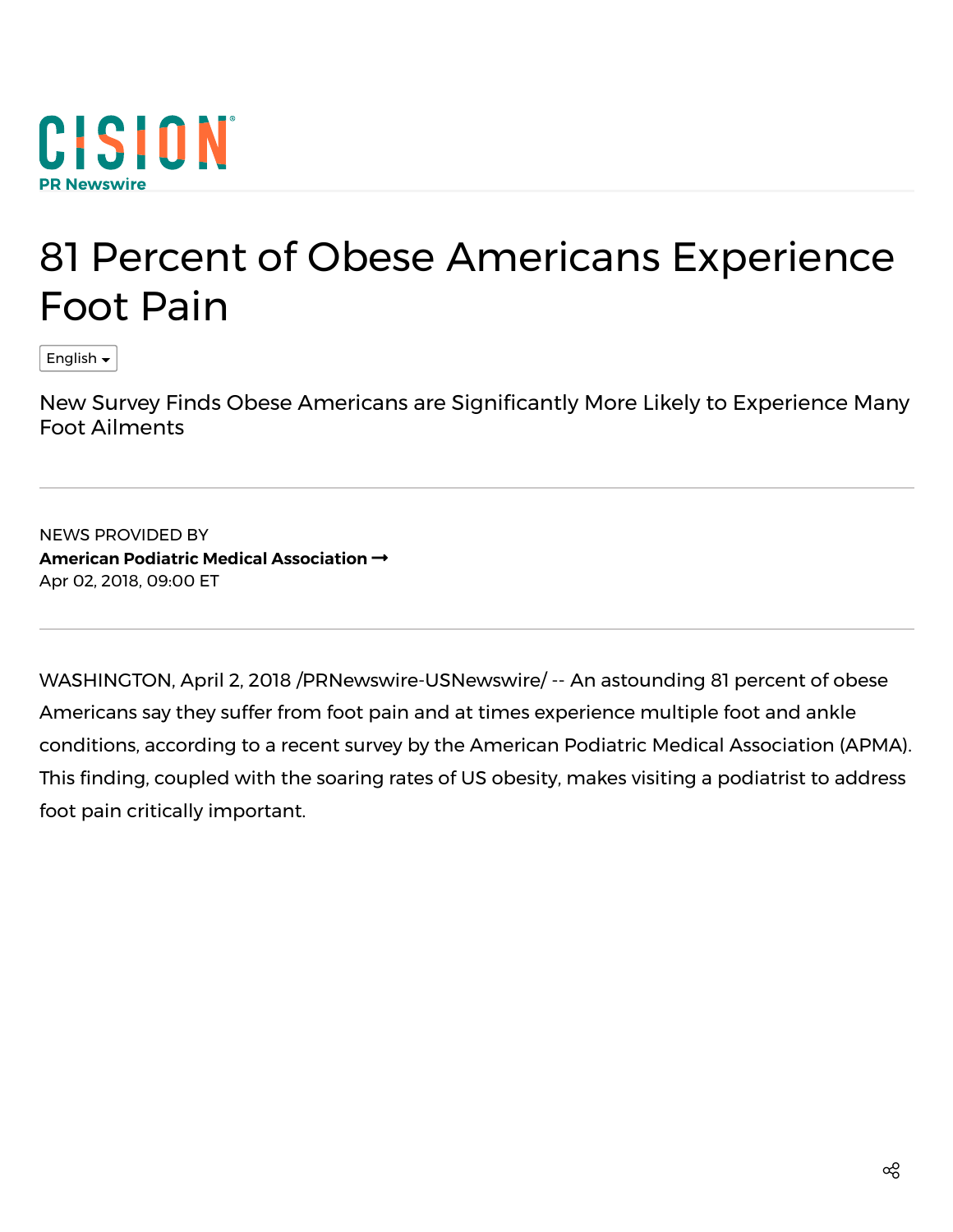

Foot pain is not normal and will not go away on its own. Contact your APMA-member podiatrist to help alleviate foot pain and get you active!

The study surveyed 1,275 US adults, ages 18 and older, to gain information about how many overweight and obese Americans experience foot pain. Results showed that not only do obese Americans have foot pain issues, but so do overweight Americans. In fact, 74 percent of overweight Americans say they experience foot problems. As foot pain contributes to a variety of negative health consequences, it is important that Americans seek the care of a podiatrist immediately if problems arise.

APMA member podiatrists have specialized medical training and unique qualifications in treating the foot and ankle.

"Podiatrists are physicians, surgeons and specialists who treat diseases, injuries, and deformities of the foot and ankle," said APMA President Dennis R. Frisch, DPM. "This includes diagnosing the cause and treating foot pain, which can really restrict activity."

It is critical that people pay attention to their feet and seek expert treatment for foot problems. A podiatrist can not only help Americans get active, but also help catch signs of diabetes, arthritis, and nerve and circulatory disorders, which can all be detected in the feet.

APMA's "Today's Podiatrist" campaign, occurring during April's Foot Health Awareness Month, will share important information about the link between weight and foot pain, foot issues different generations face, and more. To learn about the campaign, and to find a podiatrist in